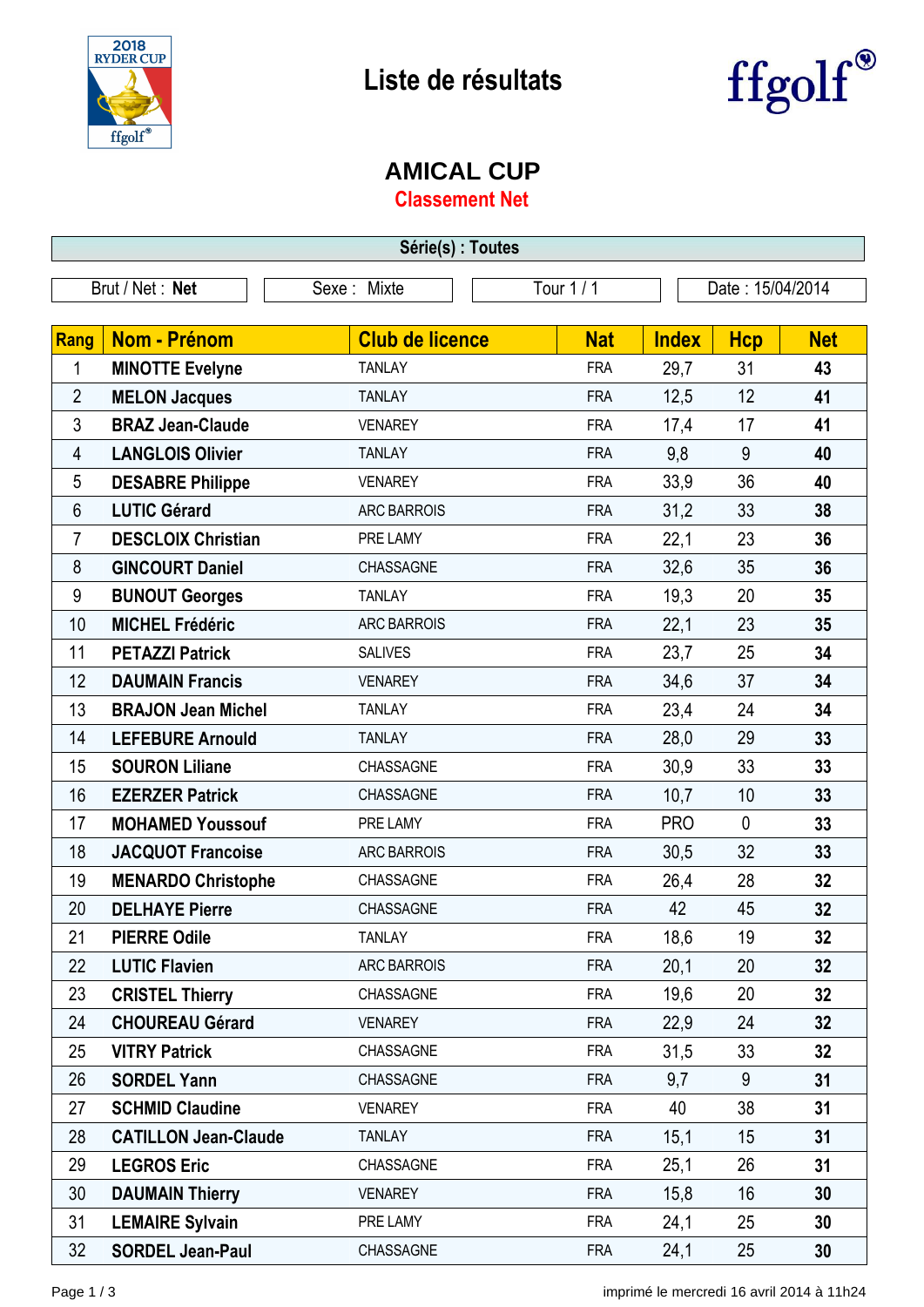| Rang | Nom - Prénom                            | <b>Club de licence</b> | <b>Nat</b> | <b>Index</b> | <b>Hcp</b>     | <b>Net</b> |
|------|-----------------------------------------|------------------------|------------|--------------|----------------|------------|
| 33   | <b>CHALUMEAU Christian</b>              | <b>VENAREY</b>         | <b>FRA</b> | 19,9         | 20             | 30         |
| 34   | <b>LOUEDEC Michel</b>                   | PRE LAMY               | <b>FRA</b> | 16,9         | 17             | 30         |
| 35   | <b>CITUK Jérome</b>                     | <b>TANLAY</b>          | <b>FRA</b> | 15,5         | 15             | 30         |
| 36   | <b>BOUDOU Claude</b>                    | <b>TANLAY</b>          | <b>FRA</b> | 26,3         | 28             | 29         |
| 37   | <b>PINTA Marc</b>                       | <b>TANLAY</b>          | <b>FRA</b> | 23,8         | 25             | 29         |
| 38   | <b>SEBEYRAN Jérome</b>                  | <b>ARC BARROIS</b>     | <b>FRA</b> | 14,1         | 14             | 29         |
| 39   | <b>GAUFILLIER Jean Claude</b>           | PRE LAMY               | <b>FRA</b> | 17,0         | 17             | 29         |
| 40   | <b>GUILLET Jean-François</b>            | <b>TANLAY</b>          | <b>FRA</b> | 10,6         | 10             | 29         |
| 41   | <b>LEMAIRE Jean-Paul</b>                | PRE LAMY               | <b>FRA</b> | 17,0         | 17             | 29         |
| 42   | <b>LEGROS Annick</b>                    | CHASSAGNE              | <b>FRA</b> | 42           | 38             | 29         |
| 43   | <b>TESSEDE Daniele</b>                  | <b>AUTUN</b>           | <b>FRA</b> | 31,0         | 33             | 29         |
| 44   | <b>TOST Gérard</b>                      | <b>VENAREY</b>         | <b>FRA</b> | 15,6         | 15             | 29         |
| 45   | <b>EUSTACHE Philippe</b>                | <b>TANLAY</b>          | <b>FRA</b> | 11,7         | 11             | 28         |
| 46   | <b>VOIZENET Jacky</b>                   | PRE LAMY               | <b>FRA</b> | 23,2         | 24             | 28         |
| 47   | TREMOY-ANASTASIO Marie-Carl ARC BARROIS |                        | <b>FRA</b> | 20,8         | 22             | 28         |
| 48   | <b>BOUILLOT Michel</b>                  | <b>TANLAY</b>          | <b>FRA</b> | 17,3         | 17             | 28         |
| 49   | <b>BRAGHINI Alain</b>                   | <b>TANLAY</b>          | <b>FRA</b> | 5,6          | $\overline{4}$ | 28         |
| 50   | <b>LEVITTE Jean-Christophe</b>          | CHASSAGNE              | <b>FRA</b> | 11,3         | 10             | 28         |
| 51   | <b>VERNET Marc</b>                      | <b>SALIVES</b>         | <b>FRA</b> | 5,2          | $\mathfrak{S}$ | 27         |
| 52   | <b>JOINEAU Marc</b>                     | <b>SALIVES</b>         | <b>FRA</b> | 6,7          | 5              | 27         |
| 53   | <b>VION Alain</b>                       | CHASSAGNE              | <b>FRA</b> | 20,6         | 21             | 27         |
| 54   | <b>GAUCHOT Denis</b>                    | <b>TANLAY</b>          | <b>FRA</b> | 30,6         | 32             | 27         |
| 55   | <b>CHEVALLOT Alain</b>                  | <b>SALIVES</b>         | <b>FRA</b> | 21,3         | 22             | 27         |
| 56   | <b>WILLIAMS John</b>                    | PRE LAMY               | <b>FRA</b> | 31,7         | 34             | 27         |
| 57   | <b>DRECQ Michel</b>                     | ARC BARROIS            | <b>FRA</b> | 11,2         | 10             | 26         |
| 58   | <b>JEANDOT Michel-Marcel</b>            | <b>TANLAY</b>          | <b>FRA</b> | 22,7         | 23             | 25         |
| 59   | <b>ZANCHI Alain</b>                     | <b>TANLAY</b>          | <b>FRA</b> | 11,9         | 11             | 25         |
| 60   | <b>BRAZ Lysiane</b>                     | <b>VENAREY</b>         | <b>FRA</b> | 24,7         | 26             | 25         |
| 61   | <b>CHARROY Emmanuel</b>                 | ARC BARROIS            | <b>FRA</b> | 18,7         | 19             | 25         |
| 62   | <b>LOUIS-TISSERAND Marc</b>             | <b>TANLAY</b>          | <b>FRA</b> | 12,5         | 12             | 25         |
| 63   | <b>LECHATON Guy</b>                     | PRE LAMY               | <b>FRA</b> | 9,9          | 9              | 25         |
| 64   | <b>CALMUS Régis</b>                     | <b>TANLAY</b>          | <b>FRA</b> | 17,2         | 17             | 25         |
| 65   | <b>LAMOUILLE Mychele</b>                | <b>TANLAY</b>          | <b>FRA</b> | 19,1         | 20             | 24         |
| 66   | <b>MERLIN Yves</b>                      | <b>SALIVES</b>         | <b>FRA</b> | 30,1         | 32             | 24         |
| 67   | <b>OBERLINGER Patrick</b>               | <b>TANLAY</b>          | <b>FRA</b> | 8,6          | $\overline{7}$ | 23         |
| 68   | <b>MILLIERE Philippe</b>                | <b>SALIVES</b>         | <b>FRA</b> | 19,6         | 20             | 23         |
| 69   | <b>MILLET Philippe</b>                  | <b>TANLAY</b>          | <b>FRA</b> | 14,6         | 14             | 23         |
| 70   | <b>ALFONSO Patrick</b>                  | <b>TANLAY</b>          | <b>FRA</b> | 28,7         | 30             | 23         |
| 71   | <b>HUDSON Christopher</b>               | <b>SALIVES</b>         | <b>FRA</b> | 11,5         | 11             | 22         |
| 72   | <b>LASNIER Alain</b>                    | <b>TANLAY</b>          | <b>FRA</b> | 13,7         | 13             | 22         |
| 73   | <b>GUINCHARD Claude</b>                 | <b>VENAREY</b>         | <b>FRA</b> | 37           | 40             | 22         |
| 74   | <b>FAYARD Michel</b>                    | <b>VENAREY</b>         | <b>FRA</b> | 37           | 40             | 22         |
| 75   | <b>COET Didier</b>                      | <b>SALIVES</b>         | <b>FRA</b> | 18,8         | 19             | 21         |